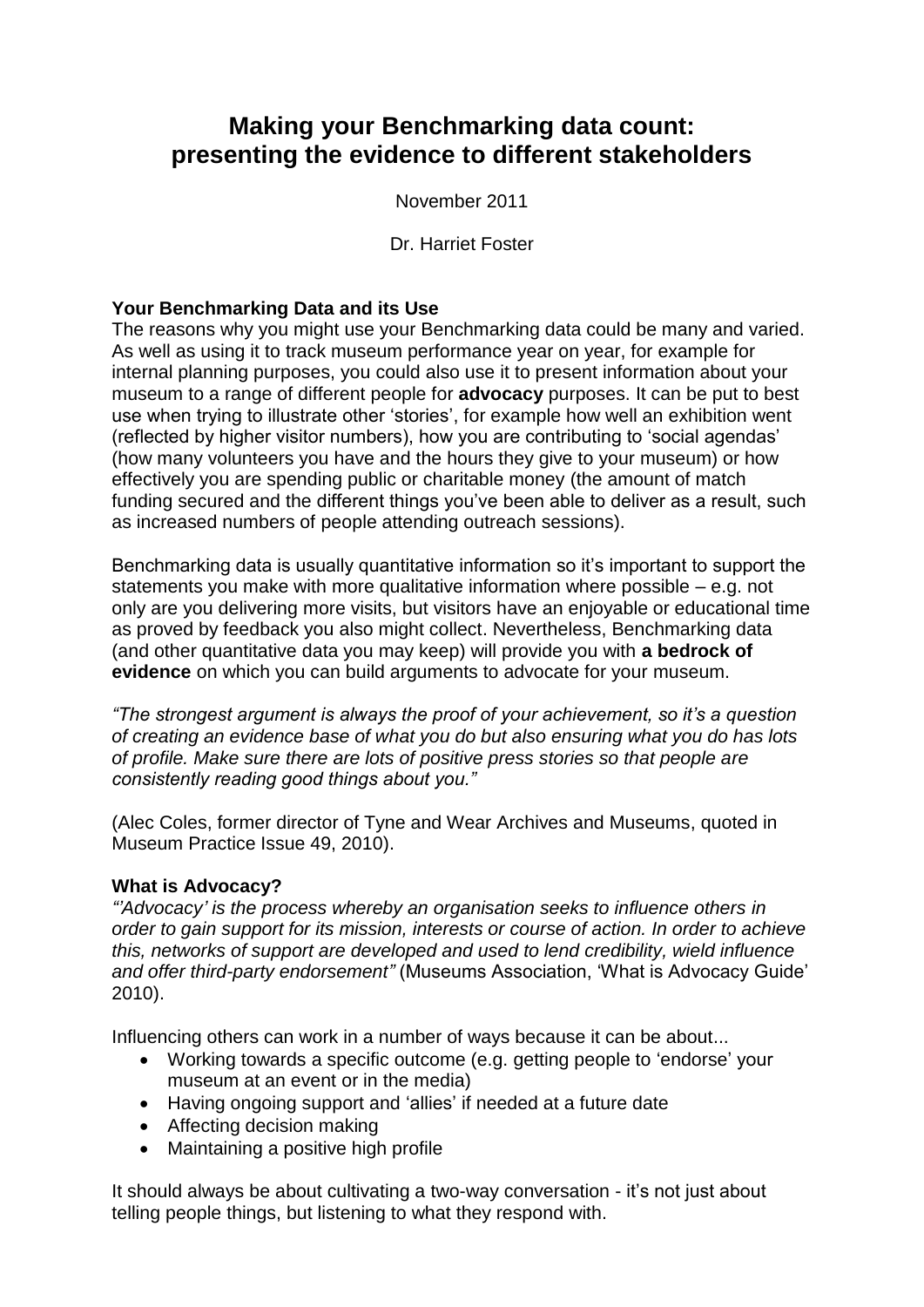### **But why do it at all?**

In very simply terms, communication with others is important because you can tell them:

- What the museum stands for
- How it goes about its work
- What its value is socially, culturally and economically

In listening to their opinions of your museum, you can find out:

- How people outside the organisation perceive the museum (and whether this matches up with the museum's view or not)
- If there are any misconceptions, how to address these and so change attitudes
- If you are delivering what stakeholders think is important

### **Who is your audience?**

This is important to consider as it will affect the way in which you communicate with them. Some examples might include:

#### 'Internal'

- Board Members / Trustees
- Volunteers
- Friends
- Staff
- Local authority / University / 'Mother' organisation

'External'

- **•** Funders
- Press
- MPs / Local Councillors
- Current / potential partners
- Members of the public (although sometimes this is more about marketing)

It is important to see internal audiences as champions of your museum – encourage them to be advocates of the organisation and they in turn will reach a far wider audience. So, internal audiences should be your first 'port of call' when you publicise any results from the Benchmarking survey. Some things to ask yourself first of all are:

- Does everyone in your organisation know what the Benchmarking survey is?
- Do they know what information it collects?
- Do they know how it is used across the region, by Museum Development Officers and in your museum?

You can direct people to the link below or print off the summary of information there to share with them:

[http://www.mla.gov.uk/what/programmes/renaissance/regions/east\\_of\\_england/info\\_](http://www.mla.gov.uk/what/programmes/renaissance/regions/east_of_england/info_for_sector/museum_development/advocacy) [for\\_sector/museum\\_development/advocacy](http://www.mla.gov.uk/what/programmes/renaissance/regions/east_of_england/info_for_sector/museum_development/advocacy)

## **What message(s) do you need to get across?**

You need to decide this for yourself! Try to keep them simple and to the point and it will be easier for people to remember. Your messages will also be affected by your audience – Trustees are likely to be interested in having more detail than the media or politicians for example.